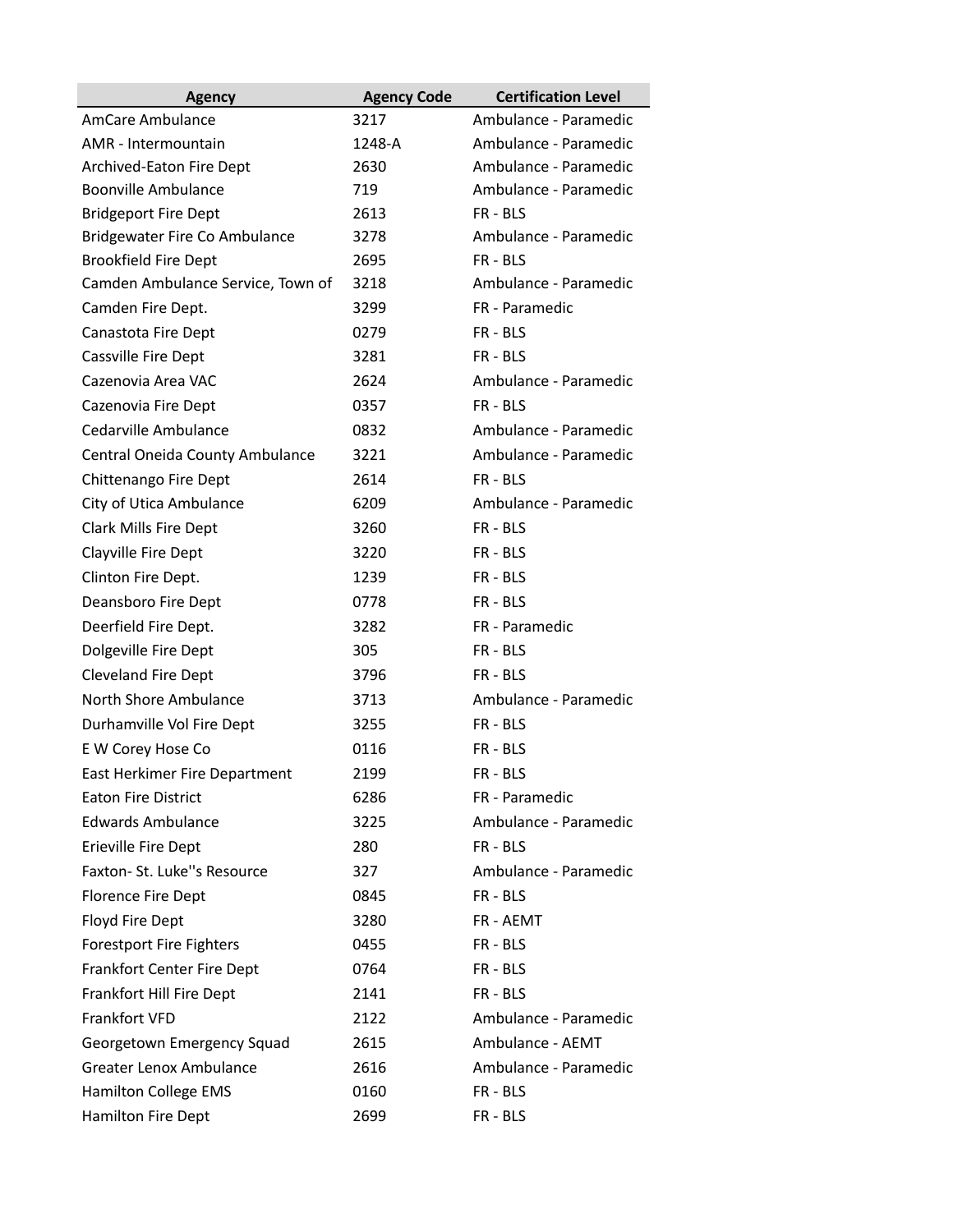| Herkimer Fire Department              | 2197 | FR-BLS                |
|---------------------------------------|------|-----------------------|
| Hubbardsville Fire Dept               | 2693 | FR-BLS                |
| Ilion FD                              | 2113 | Ambulance - Paramedic |
| <b>Inlet Volunteer Ambulance</b>      | 2014 | Ambulance - Paramedic |
| Kunkel Ambulance                      | 1174 | Ambulance - Paramedic |
| Kuyahoora Volunteer Ambulance         | 2120 | Ambulance - Paramedic |
| Lake Delta Fire Dept.                 | 3261 | FR - Paramedic        |
| Lee Center Fire Dept                  | 0855 | FR-BLS                |
| Leonordsville Fire Dept               | 3264 | FR-BLS                |
| Lincoln Fire Dept                     | 0749 | FR-BLS                |
| Little Falls Fire Department          | 2112 | Ambulance - Paramedic |
| <b>Madison Ambulance</b>              | 0757 | Ambulance - Paramedic |
| <b>Madison County EMS</b>             | 6278 | FR - Paramedic        |
| Maynard Fire Dept.                    | 3286 | FR - Paramedic        |
| McConnellsville Fire Dept             | 3277 | FR-BLS                |
| Mohawk Valley Ambulance Corps         | 2121 | Ambulance - Paramedic |
| Morrisville Fire Co                   | 0742 | FR-BLS                |
| Munnsville Fire Dept                  | 2661 | FR-BLS                |
| New Hartford Fire Dept.               | 3297 | FR - Paramedic        |
| New London Fire Dept                  | 0115 | FR-BLS                |
| New Woodstock Fire Dept               | 2698 | FR - BLS              |
| New York Mills Fire Dept.             | 3266 | FR - Paramedic        |
| Newport Fire Dept                     | 0361 | FR - BLS              |
| North Bay Fire Dept.                  | 3285 | FR - Paramedic        |
| North Brookfield Fire Dept.           | 0264 | FR-BLS                |
| North Chittenango Fire                | 0993 | FR - BLS              |
| Old Forge Ambulance                   | 0833 | Ambulance - Paramedic |
| Oneida Castle Fire Dept               | 3272 | FR - BLS              |
| Oneida Fire Dept.                     | 3267 | FR - Paramedic        |
| Oriskany Falls Fire Dept              | 1232 | FR - BLS              |
| Oriskany Fire Dept.                   | 1171 | FR - BLS              |
| Otter Lake Fire Dept                  | 3259 | FR - BLS              |
| Paris Hill Fire Dept                  | 3258 | FR - BLS              |
| Prospect Ambulance                    | 3226 | Ambulance - Paramedic |
| Raquette Lake Vol Amb Squad           | 1086 | Ambulance - Paramedic |
| Remsen Fire Dept                      | 3276 | FR - BLS              |
| Rome Fire Dept                        | 3263 | FR-BLS                |
| Salisbury Fire Department, Inc.       | 0715 | FR - BLS              |
| Sauquoit Fire Dept                    | 3275 | FR-BLS                |
| Schuyler Volunteer Fire Company, Inc. | 1139 | FR - BLS              |
| Sherrill Kenwood Fire Dept.           | 688  | FR - AEMT             |
| Smith Ambulance                       | 2623 | Ambulance - Paramedic |
| Smithfield Eaton Ambulance            | 0288 | Ambulance - Paramedic |